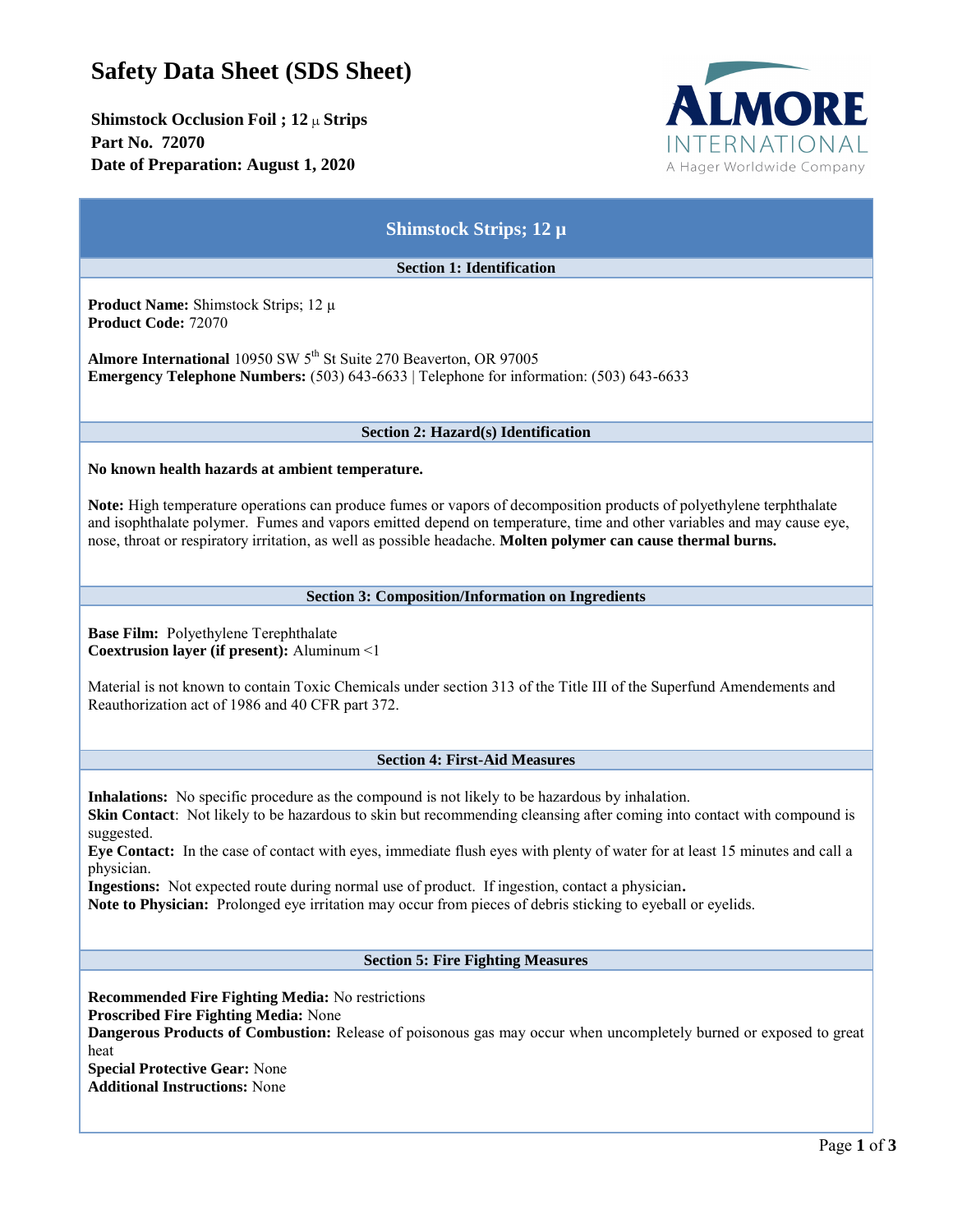## **Section 6: Accident Release Measures**

**Safety Measures:** None **Environmental Safety:** No negative ecological effects known **Clean-up Procedure:** Remove mechanically **Additional Instructions:** None

#### **Section 7: Handling and Storage**

**Handling:** For professional dental use only **Storage:** Store in a cool and dry place

#### **Section 8: Exposure Controls / Personal Protection**

**Respiratory Protection:** Not necessary for normal use. **Protective Clothing or Equipment:** Not applicable **Eye Protection:** Safety glasses **Work/Hygienic Practices:** Normal

#### **Section 9: Physical and Chemical Properties**

**Form:** Aluminum coated foil **Color:** Colorless to black **Odor:** Negligible **Melting Point:** ~260C (~500F) PET base film – coextrusion layer or coatings may melt at lower temperatures **Solubility in Water:** Insoluble **Specific Gravity:** 1.2-1.4 **Vapor Pressure:** Negligible @ 20 C ( 68 F) **Auto-Ignition Temperature:** None **Danger of Explosion:** None **Flash Point:** None

#### **Section 10: Stability and Reactivity**

**Chemical Stability:** Stable at normal temperatures and storage conditions. Keep away from heat. **Incompatibility with Other materials:** Strong acids and bases may hydrolyze the film. Avoid contact with strong oxidizable and organic solvents. **Decomposition:** Combustion can produce carbon oxides and hydrocarbon oxidation products, including organic acides, aldehydes and alcohols.

**Polymerization:** Will not occur.

#### **Section 11: Toxicological Information**

**Acute Toxicity:** Not applicable for prescribed sue **Chronic Toxicity:** None

#### **Section 12: Ecological Information**

**Toxicity of the Products of Biodegradation:** None **Reaction in Environmental Compartments:** Not applicable **Ecotoxicity:** None

## **Section 13: Disposal Considerations**

**Consult regional or local authorities**